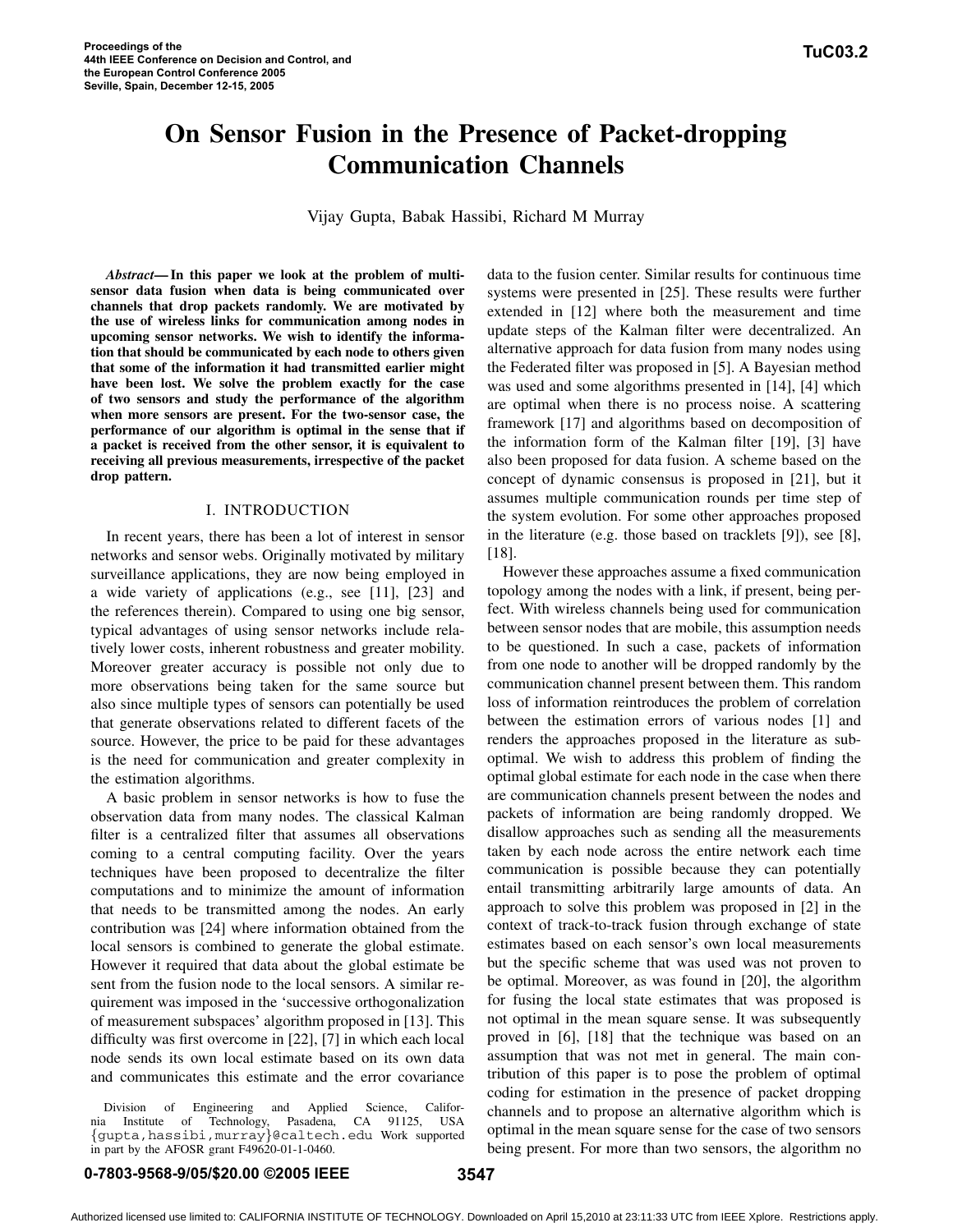longer remains optimal, but we present simulations to study the performance.

This paper is organized as follows. We begin with the problem formulation where we also define our notations and assumptions. Then we solve the problem for the case of two sensors. In the next section we present simulation results to study the performance of the protocol as the number of sensors is increased. We finish with conclusions and outline some avenues for future work.

# II. PROBLEM FORMULATION



Fig. 1. Problem block diagram. Only two sensors are shown, but in general there can be N sensors.

The basic set-up of the problem is illustrated in Figure 1. Consider the discrete-time process that evolves according to

$$
x_{k+1} = F_k x_k + G_k u_k, \tag{1}
$$

where  $x_k \in \mathbb{R}^n$  is the process state and  $u_k \in \mathbb{R}^m$  is zero-mean white noise process. The initial condition  $x_0$  is assumed to be a zero mean random variable with covariance matrix  $\Pi_0$ . The process is being observed by N sensors  $(N = 2$  in the figure) of the form

$$
y_k^i = H_k^i x_k + v_k^i, \qquad i = 1, \cdots, N,\tag{2}
$$

with  $v_k^i \in \mathbb{R}^{p_i}$  being zero-mean white noise processes as well. Further

$$
\langle \left[\begin{array}{c} u_k \\ v_k^1 \\ \vdots \\ v_k^N \end{array}\right] \left[\begin{array}{c} u_j \\ v_j^1 \\ \vdots \\ v_j^N \end{array}\right] \rangle = \left[\begin{array}{cccc} Q_k & 0 & \cdots & 0 \\ 0 & R_k^1 & \cdots & 0 \\ \vdots & & \ddots & \\ 0 & 0 & \cdots & R_k^N \end{array}\right] \delta_{kj},
$$

where the inner product  $\langle x, y \rangle$  is defined in the usual way (see, e.g., [15])

$$
\langle x, y \rangle = E[xy^T].
$$

The sensor models and the noise statistics are known to all sensors. From now on, we use the words sensor, sensor-estimator and node interchangeably. The sensors are allowed to communicate through communication channels. The communication channels are modeled as switches with an associated drop probability. In other words, for every transmission, the channel either transmits the input to the output with a certain probability or does not produce any output. Such a channel model is a natural way to model situations where error detection coding is done for each packet of information. We assume that there is no intertransmission coding present. Further we assume that a sufficient number of bits are allotted for each transmission so that quantization effects can be ignored.

At every time instant, each sensor-estimator thus has a pool of knowledge available to it about its own and other sensors' measurements. On the basis of this knowledge, it constructs an estimate of the process (1). The estimate of sensor *i* at time step *k* is denoted by  $\hat{x}_k^i$ . We assume that to generate the estimate of  $x_k$  the measurements till time step  $k$  can be used. Thus we are interested in causal estimators only. We further restrict our attention to linear estimators. The goal of each sensor-estimator  $i$  is to minimize the covariance matrix of the error defined by

$$
e_k^i = x_k - \hat{x}_k^i.
$$

In other words, we are interested in the linear least mean square (llms) estimator of  $x_k$ . If there are no communication channel related constraints present, each sensor can transmit the latest measurement it has observed to other sensors and at time step  $k$ , every sensor will thus have access to all the measurements  $\left[\{y_j^1\}_{j=0}^k, \{y_j^2\}_{j=0}^k, \cdots, \{y_j^N\}_{j=0}^k\right]$ taken so far by the  $N$  sensors. It can then calculate the best estimate through a Kalman filter (see, e.g., [16]). Further, to reduce computation at every node, the Kalman filter can be decentralized through any of the techniques already mentioned. The key thing to note in these techniques is that all nodes are alike in the sense that they have access to an identical set of information from which to construct estimates. Thus every node can function as a central node which processes the information sent by other nodes. Further since the latest information is transmitted at every time instant, the estimation process can be recursive.

The introduction of communication channels, breaks this symmetry and introduces several interesting issues into the problem.

- 1) It is no longer clear what information the nodes should transmit to each other. Transmission of measurements alone might not be optimal. Consider two nodes  $i$  and  $j$  joined by a communication channel that has just dropped a packet at time step  $k$ . If the node  $i$  is sending its latest measurement alone, at time step  $k + 1$  the node j will have no access to the measurement  $y_k^i$ . Thus its estimate will not be optimal. On the other hand, the node  $i$  does not know that a packet has been dropped at time step  $k$ . Thus it cannot retransmit the information. If it transmits *all* the measurements it has taken so far, the amount of information needed to be transmitted will grow without bound as time  $k$  increases.
- 2) The conventional sensor fusion algorithms are no longer applicable. This is so since the fusion algorithms are usually recursive in either the measurements or the local estimates. It is not clear what to do in the case when the information is not delivered at a particular time step, but can *potentially* be delivered at some future time when the communication channel allows information to be transmitted.
- 3) It may be possible to use some routing algorithms to improve performance. Consider three nodes  $i, j$  and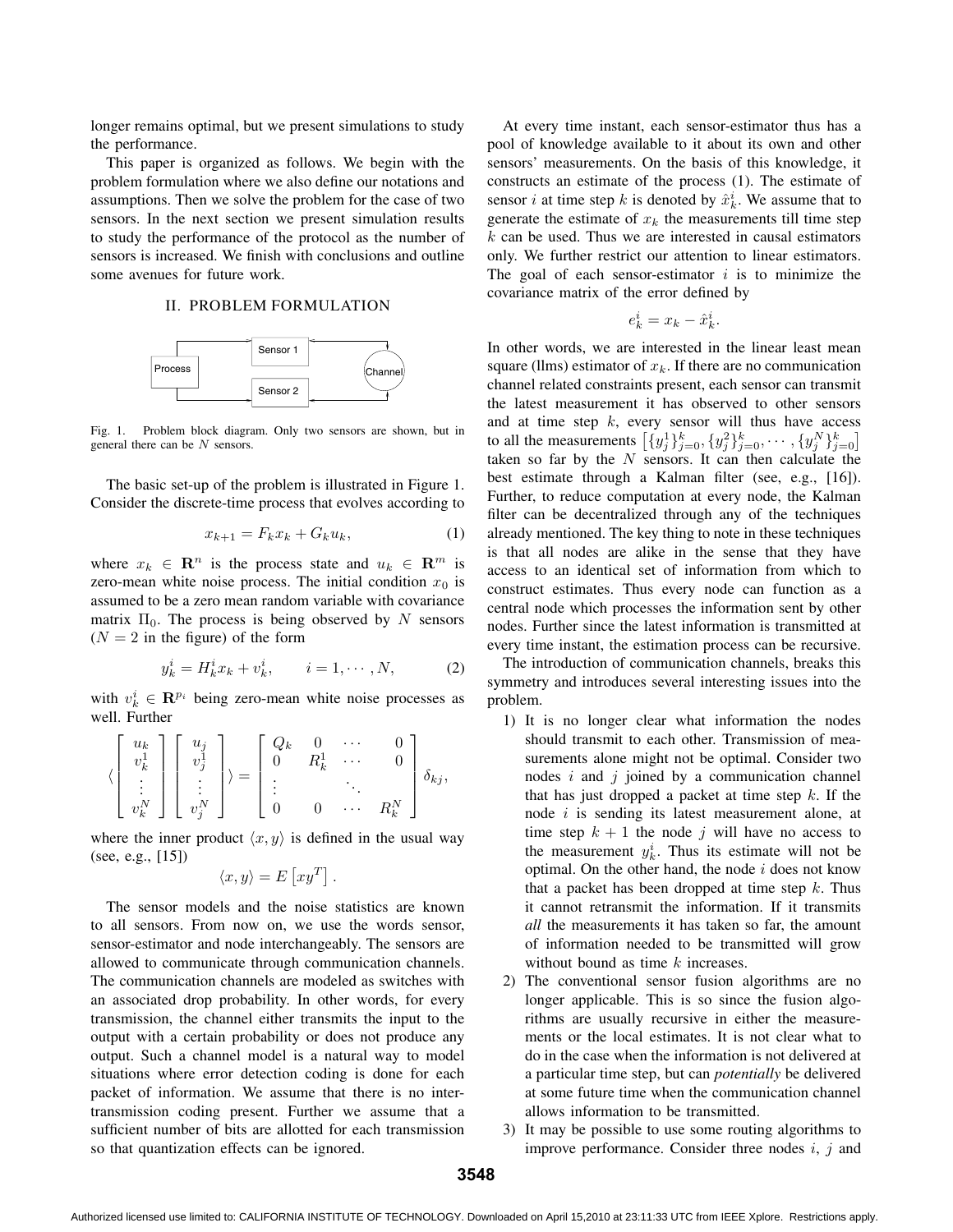k. If the communication channel between  $j$  and  $k$ drops a lot of packets, it might be useful for  $j$  to rout information to  $k$  through the node  $i$ .

We propose to look at these issues. We begin with the case of two sensors where we have tight results and then study the performance for the case of  $N$  sensors being present. We assume a broadcast medium in which each sensor can talk to every other sensor, except for packet drops. The packet dropping pattern is assumed to be independent from one time step to the next, although as we shall see, for the case of 2 sensors, our algorithm is optimal *irrespective* of the packet drop statistics or model.

#### III. TWO SENSORS PRESENT

Let the measurements of the sensors at time step  $k$  be given by  $y_k^1$  and  $y_k^2$ . Let the estimates be denoted as  $\hat{x}_k^1$  and  $\hat{x}_k^2$  respectively. Moreover, let  $\hat{a}_{k|S}$  denote the best possible estimate of random variable a given the information in the set S. Note that if there are two information sets  $S_1$  and  $S_2$  such that  $S_1 \subset S_2$ , then the error in the estimate  $\hat{a}_{k|S_2}$ is less than or equal to the error in the estimate  $\hat{a}_{k|S_1}$  in the mean square sense. This is so since while forming the estimate  $\hat{a}_k$ , we can simply not use the information from  $S_2$ .

Keeping this fact in mind, we first write down the biggest set of information which can possibly be available to a sensor on which it bases its estimate. To understand the situation a little better, we view it from the position of sensor 1. For sensor 1, we are looking to optimize the estimate  $\hat{x}_{k+1|S}^1$ , where S can be no bigger than the following

- If a packet has been received from sensor 2 at time step k, then  $S = \left[\{y_j^1\}_{j=0}^k, \{y_j^2\}_{j=0}^k\right]$ .
- If the last packet was received from sensor 2 at time step  $k - t$ , then  $S = \left[\{y_j^1\}_{j=0}^k, \{y_j^2\}_{j=0}^{k-t}\right]$ .

Similar statements can be written about sensor 2. The error covariances of these estimates will be a lower bound on all schemes that transmit different information from one sensor to the other. As an example, for a scheme that only sends the latest measurements, the information set would not contain those measurements that are dropped by the channel and would thus be a subset of  $S$  mentioned above. Thus its error covariance will be more than the one implied by this upper bound.

In the following, we propose an algorithm that achieves the upper bound. We will adopt the view-point of sensor 1 in the presentation. Consider a hypothetical centralized estimator, that has access to all the measurements from both the sensors. For this optimal centralized filter define the following quantities:

- $\hat{x}_{k|l}$  : estimate of  $x_k$  based on all the measurements of both the sensors up to time step  $l$ .
- $P_{kl}$ : covariance matrix of the error corresponding to the estimate  $\hat{x}_{k|l}$ .

Equivalently, we can say that the optimal centralized filter is obtaining measurements from a filter of the form

$$
y_k = H_k x_k + v_k,
$$

where

$$
H_k = \left[ \begin{array}{c} H_k^1 \\ H_k^2 \end{array} \right]
$$

while  $v_k$  is white Gaussian noise with zero mean and covariance

$$
R_k = \left[ \begin{array}{cc} R_k^1 & 0 \\ 0 & R_k^2 \end{array} \right]
$$

.

Thus we can write the following equations for the time and measurement updates of the Kalman filter:

$$
(P_{k|k})^{-1} = (P_{k|k-1})^{-1} + H_k^T (R_k)^{-1} H_k
$$
  
\n
$$
(P_{k|k})^{-1} \hat{x}_{k|k} = (P_{k|k-1})^{-1} \hat{x}_{k|k-1} + H_k^T (R_k)^{-1} y_k
$$
  
\n
$$
P_{k|k-1} = F_{k-1} P_{k-1|k-1} F_{k-1}^T + G_{k-1}^T Q_{k-1} G_{k-1}
$$
  
\n
$$
\hat{x}_{k|k-1} = F_{k-1} \hat{x}_{k-1|k-1}.
$$

Now we utilize the fact that  $R_k$  is a block diagonal matrix. Thus

$$
H_k^T (R_k)^{-1} H_k = \sum_i \left[ \left( H_k^i \right)^T \left( R_k^i \right)^{-1} H_k^i \right]
$$
  

$$
H_k^T (R_k)^{-1} y_k = \sum_i \left[ \left( H_k^i \right)^T \left( R_k^i \right)^{-1} y_k^i \right].
$$

Thus we can rewrite the equations for the optimal filter as

$$
(P_{k|k})^{-1} = (P_{k|k-1})^{-1}
$$
  
+  $\sum_{i} \left[ \left( P_{k|k}^{i} \right)^{-1} - \left( P_{k|k-1}^{i} \right)^{-1} \right]$   

$$
(P_{k|k})^{-1} \hat{x}_{k|k} = (P_{k|k-1})^{-1} \hat{x}_{k|k-1}
$$
  
+  $\sum_{i} \left[ \left( P_{k|k}^{i} \right)^{-1} \hat{x}_{k|k}^{i} - \left( P_{k|k-1}^{i} \right)^{-1} \hat{x}_{k|k-1}^{i} \right]$   
 $P_{k|k-1} = F_{k-1} P_{k-1|k-1} F_{k-1}^{T} + G_{k-1}^{T} Q_{k-1} G_{k-1}$   
 $\hat{x}_{k|k-1} = F_{k-1} \hat{x}_{k-1|k-1}$ 

The first two equations form a *measurement update* step and the last two a *time update* step. Note that the communication requirement at time step  $k$  from sensor  $i$  is as follows:

- For the covariance matrices, no communication is required. They can be calculated by either sensor, even off-line.
- For the estimates, the contribution from  $i$ -th sensor is  $\left(P_{k|k}^i\right)^{-1} \hat{x}_{k|k}^i - \left(P_{k|k-1}^i\right)^{-1} \hat{x}_{k|k-1}^i.$

We can use this observation to obtain the information that sensor *i* should transmit to the other sensor that is used to calculate the optimal estimate. Denote

$$
\Lambda_k^i = \left(P_{k|k}^i\right)^{-1} \hat{x}_{k|k}^i - \left(P_{k|k-1}^i\right)^{-1} \hat{x}_{k|k-1}^i.
$$

Authorized licensed use limited to: CALIFORNIA INSTITUTE OF TECHNOLOGY. Downloaded on April 15,2010 at 23:11:33 UTC from IEEE Xplore. Restrictions apply.

**3549**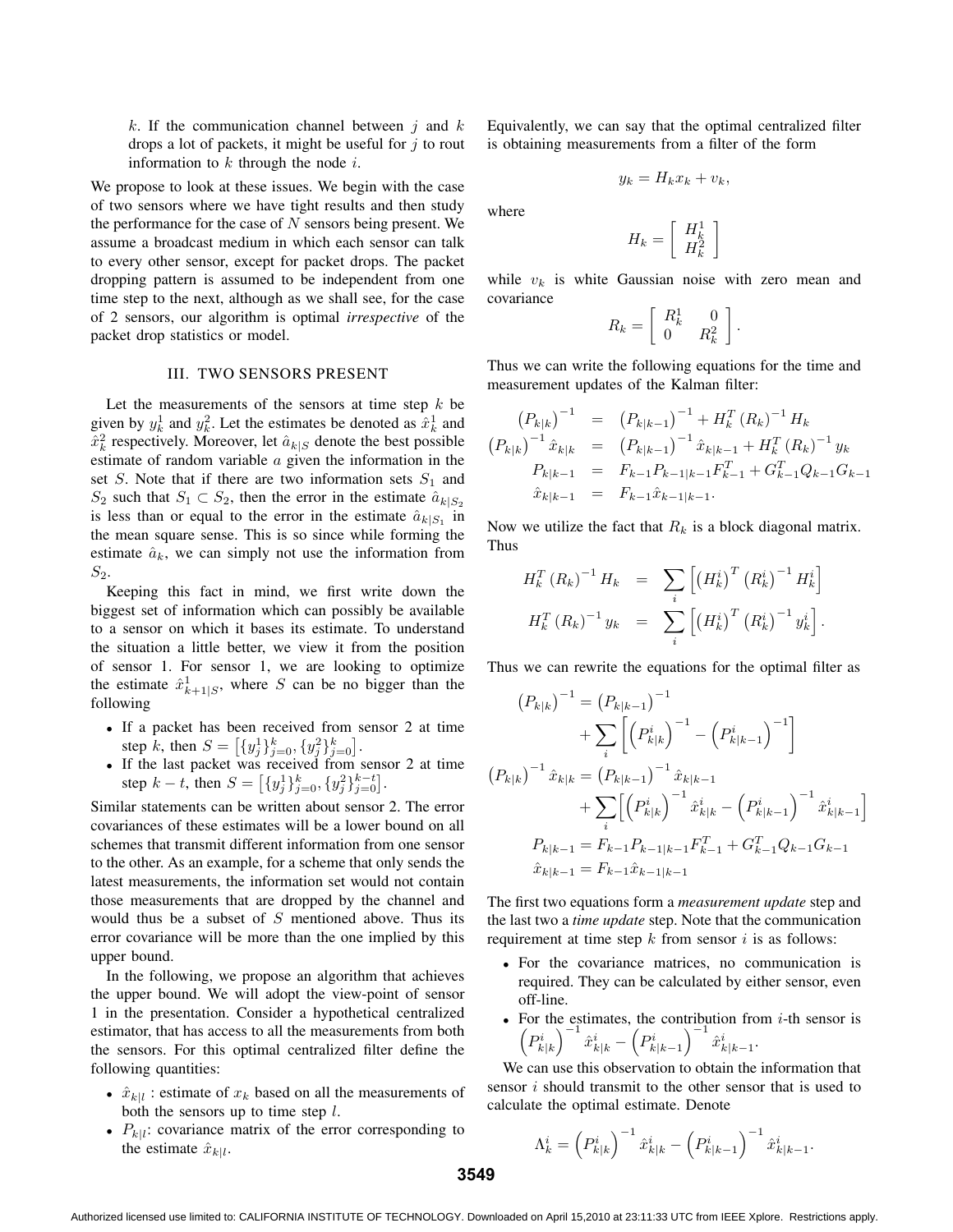Thus  $\Lambda_k^i$  is the contribution from sensor *i* corresponding to measurement at time step  $k$ . Thus, we can write

$$
(P_{k|k})^{-1} \hat{x}_{k|k} = (P_{k|k-1})^{-1} \hat{x}_{k|k-1} + \sum_{i} \Lambda_k^i
$$
  
=  $(P_{k|k-1})^{-1} A \hat{x}_{k-1|k-1} + \sum_{i} \Lambda_k^i$   
=  $\Gamma_k \left[ (P_{k-1|k-2})^{-1} \hat{x}_{k-1|k-2} + \sum_{i} \Lambda_{k-1}^i \right]$   
+  $\sum_{i} \Lambda_k^i$ 

where

$$
\Gamma_k = (P_{k|k-1})^{-1} A P_{k-1|k-1}.
$$

Continuing this way, we obtain

$$
(P_{k|k})^{-1}\hat{x}_{k|k} = \Gamma_k \Gamma_{k-1} \cdots \Gamma_1 P_{0|-1}^{-1}\hat{x}_{0|-1} + \sum_i I_k^i,
$$

where

$$
I_k^i = \Lambda_k^i + \Gamma_k \Lambda_{k-1}^i + \Gamma_k \Gamma_{k-1} \Lambda_{k-2}^i + \cdots + (\Gamma_k \Gamma_{k-1} \cdots \Gamma_1) \Lambda_0^i
$$

Thus, the information needed from sensor  $i$  at time step  $k$ is precisely  $I_k^i$  given in the above equation. Note that the computation required for calculating  $I_k^i$  does not grow with time since

$$
I_k^i = \Lambda_k^i + \Gamma_k I_{k-1}^i.
$$

This information vector 'washes away' the effect of any previous packet losses and leads to the calculation of optimal estimate at time step  $k$  as if all the measurements from both sensors were available, ie, it calculates the estimate  $\hat{x}_{k|S}^i$  if the last communication from sensor  $j$  was possible at time step k. No knowledge about packet drop probabilities is required.

Thus we have obtained a way for sensor  $i$  to obtain the lowest possible error achievable when communication from sensor  $j$  is possible at time step  $k$ . If the last communication was possible at time step  $k - t$ , clearly, the best estimate will be obtained by finding the estimate at time step  $k - t$ and then propagating it with sensor i's measurements only. Thus we obtain the following algorithm that achieves the estimate based on the set S outlined above. We summarize the algorithm in the following proposition.

*Proposition 1:* The algorithm outlined below achieves the optimal causal llms estimate based on all of the sensor's own measurements till time step  $k$  and the other sensor's measurements till time step  $k - t$  where the last communication from the other sensor was possible at time  $k - t$ .

*Algorithm* : At each time step k,

• Each sensor takes its own measurement and runs a local Kalman filter. At time step  $k$ , it calculates

- 
$$
\hat{x}_{k|k}^i
$$
 and  $P_{k|k}^i$  from its local Kalman filter.

$$
- \Lambda_k^i = \left( P_{k|k}^i \right)^{-1} \hat{x}_{k|k}^i - \left( P_{k|k-1}^i \right)^{-1} \hat{x}_{k|k-1}^i.
$$

**–** Global error covariance matrices  $P_{k|k}$  and  $P_{k|k-1}$ .

$$
- \Gamma_k = (P_{k|k-1})^{-1} F_{k-1} P_{k-1|k-1}.
$$
  

$$
- I_k^i = \Lambda_k^i + \Gamma_k I_{k-1}^i.
$$

- It transmits  $I_k^i$  and waits for the corresponding information from the other sensor.
	- **–** If it receives  $I_k^j$  from the other sensor, it obtains the global estimate as

$$
(P_{k|k})^{-1} \hat{x}_{k|k}
$$
  
=  $\Gamma_k \Gamma_{k-1} \cdots \Gamma_1 P_{0|-1}^{-1} \hat{x}_{0|-1} + I_k^i + I_k^j$ .

**–** If it does not receive information from the other sensor, it uses the last global estimate it has and propagates it with its own measurements.

Note that we have made no assumptions about the statistics of the packet dropping process or even the knowledge of such statistics to the two sensors. Thus this algorithm is optimal for any packet drop pattern. We have proposed a way to encode the information to be sent for estimation purpose that is optimal under *any* channel packet drop model. In this sense, the scheme is similar in spirit to the work in [10].

# IV. MANY SENSORS PRESENT

When more than 2 sensors are present, the scheme no longer remains optimal. The reason for this is the following. The problem is in calculation of the global error covariance matrix  $P_{k|k}$ . The equation to be used is

$$
\left(P_{k|k}\right)^{-1} = \left(P_{k|k-1}\right)^{-1} + \sum_{i} \left(H_k^i\right)^T \left(R_k^i\right)^{-1} H_k^i.
$$

The observation terms  $H_k^i$  to be included are those whose information is being fused. For the 2 sensor case, thus terms of both sensors are to be included. For the  $n$ -sensor case information from all n sensors might not be fused at *all* time steps, depending on the particular links which drop packets at any time. Thus the proposed method is only sub-optimal in this case. However, if all nodes are communicating with each other fairly regularly, the performance loss will be limited. While it will be nice to characterize this performance loss and/or come up with other algorithms that are optimal for particular packet drop patterns in (say) an expected sense, we have not been able to do that so far. Simulation results seem to suggest that the performance loss is not huge for the case of multiple sensors. In the simulation results shown below, in case a sensor fails to receive packets from all the sensors, it assumes that the contribution from that sensor is 0 and adds up the vectors  $I^j$  from the sensors that it has been succesful in communicating to. This is clearly a sub-optimal thing to do; a slightly better scheme would be to try to project the vector  $I_k^j$  based on  $I_{k-1}^j$  if communication with sensor  $j$  was not possible at time step  $k$ . However we do not look into such schemes for the present.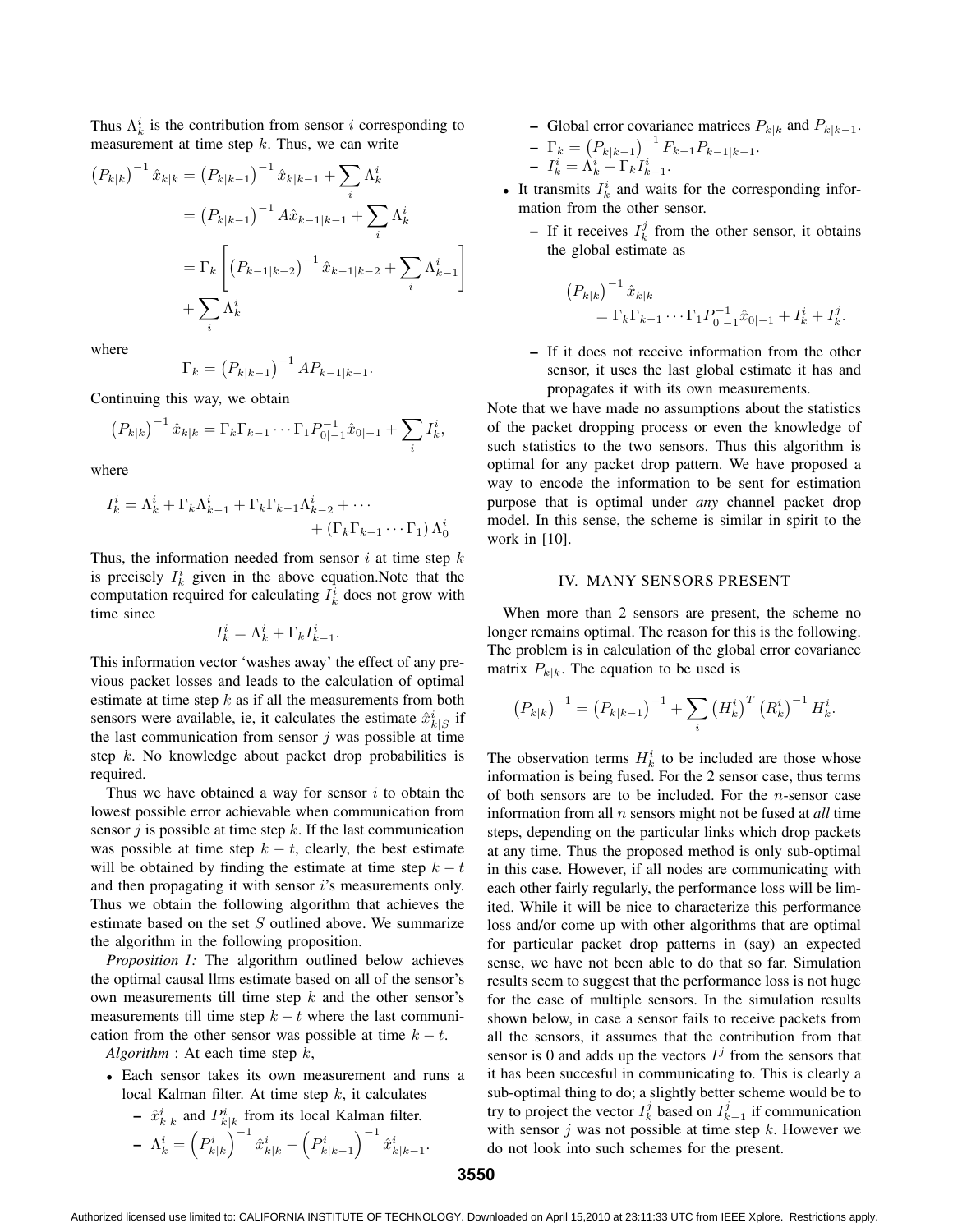#### V. NUMERICAL EXAMPLES

We now consider some numerical examples to see the performance of the algorithm. The system that we consider is a simple scalar system, with dynamics given by

$$
x_{k+1} = -1.25x_k + w_k,
$$

where  $w_k$  is zero mean white Gaussian noise with variance 1. Consider initially that the system is observed by 2 sensors of the form

$$
y_k^i = x_k + v_k^i,\tag{3}
$$

where  $v_k^i$  is zero mean white and Gaussian with variance 1. Further the noises  $v_k^i$  and  $w_k$  are all independent of each other. The sensors are trying to obtain the best possible estimate of the state of the system  $x_k$ , while communicating over a channel which drops packets randomly with a probability  $p = 0.3$ . All the plots that we show below are from the viewpoint of sensor 1. Figure 2 shows the evolution of the estimate error covariance as a function of time. The packets from sensor 2 to sensor 1 are lost at times  $k = 3$  and 8. The solid line represents the covariance for a hypothetical sensor that has access to all the measurements taken so far. The circles correspond to the performance of our scheme while the remaining curve shows the performance of sensor 1 taking into account its own measurements alone. It can be seen that as packets are lost, the error covariance with our scheme increases; however as soon as a single packet is received, the performance is the same as that of the hypothetical sensor which has received all the measurements so far.



Fig. 2. Performance of estimators under three situations in presence of a packet-dropping link: 2 sensor case

We now consider the same system with measurements being taken by 4 sensors of the same form as (3). The measurement noises are still independent with each having variance 1. Figure 3 shows the estimates at sensor 1 for three schemes when the probability of packet drop in each channel is 0.2. The solid line shows the estimate if the sensor relied on its own measurements. The circles correspond to our scheme while the third curve is that of a hyptothetical sensor that has access to all the measurements. It can be seen that our scheme improves the estimates by a

huge amount, though it does not approach the performance of the hypothetical ideal sensor anymore. Note that the plot shows the estimate error and not the covariance; hence the performance of our sensor can be momentarily better than the hypothetical sensor. However in a mean squared sense, the hypothetical sensor, of course, performs the best.



Fig. 3. Performance of estimators under three situations in presence of packet-dropping link: 4 sensor case

To compare the performance of our scheme with other schemes proposed in the literature, we use two sensors with noise variances equal to 10. We compared our scheme with a scheme in which only measurements are being exchanged and another in which local estimates are being fused according to the scheme proposed in [2]. The results are shown in Figure 4. The circles correspond to the estimate given by our scheme, the solid line from the measurement exchange scheme while the asterisk curve from the estimate fusion scheme. The remaining curve is the estimate from the hypothetical ideal sensor as discussed above. Again our scheme performs better than other schemes proposed in the literature.



Fig. 4. Performance of estimators using different schemes in the presence of packet-dropping link: 2 sensor case

**3551**